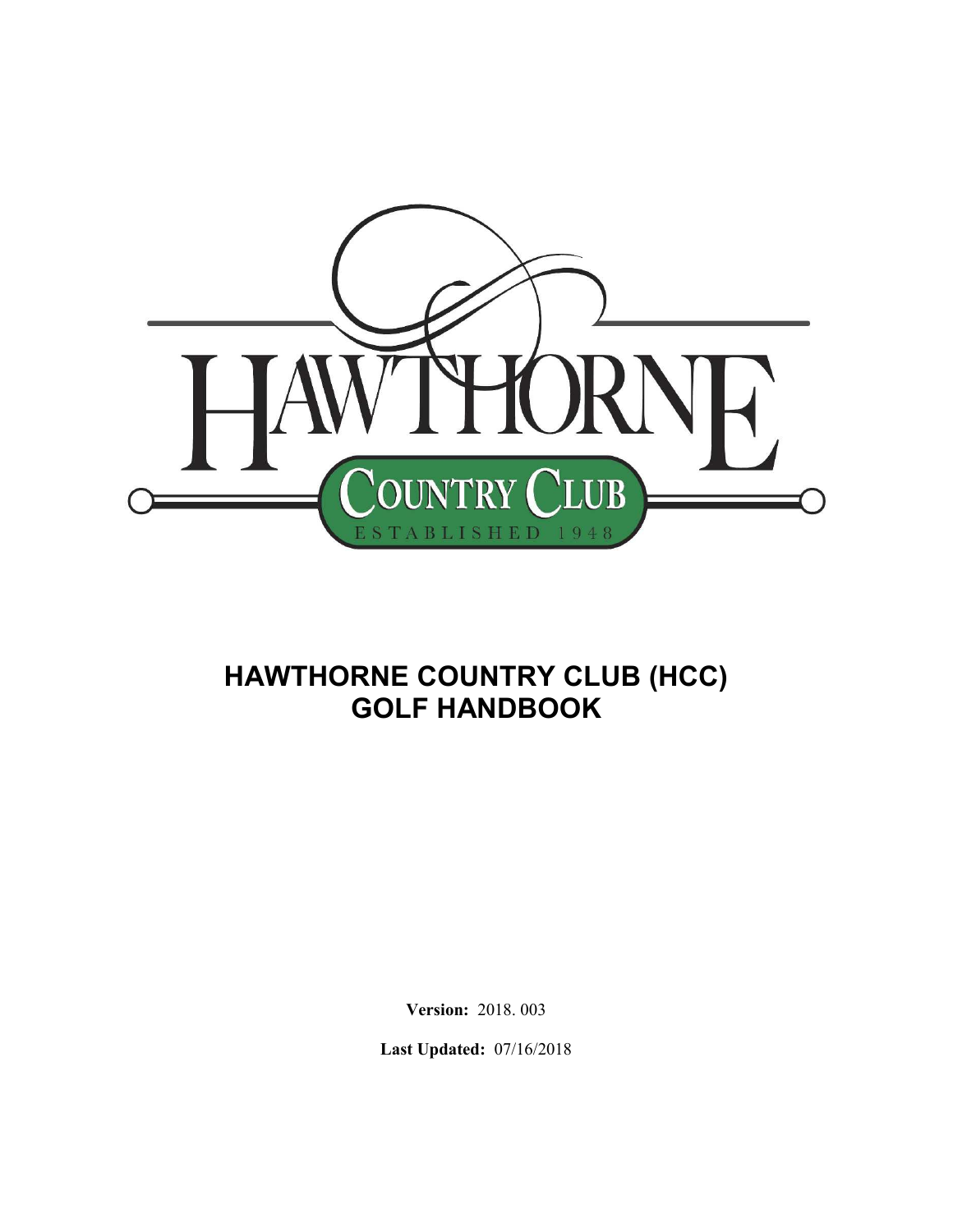#### **TABLE OF CONTENTS**

| <b>Section</b> | Page |
|----------------|------|
|                |      |
|                |      |
|                |      |
|                |      |
|                |      |
|                |      |
|                |      |
|                |      |
|                |      |
|                |      |
|                |      |
|                |      |
|                |      |
|                |      |
|                |      |
|                |      |
|                |      |
|                |      |
|                |      |
|                |      |
|                |      |
|                |      |
|                |      |
|                |      |
|                |      |
|                |      |
|                |      |
|                |      |
|                |      |
|                |      |
|                |      |
|                |      |
|                |      |
|                |      |
|                |      |
|                |      |
|                |      |
|                |      |
|                |      |
|                |      |
|                |      |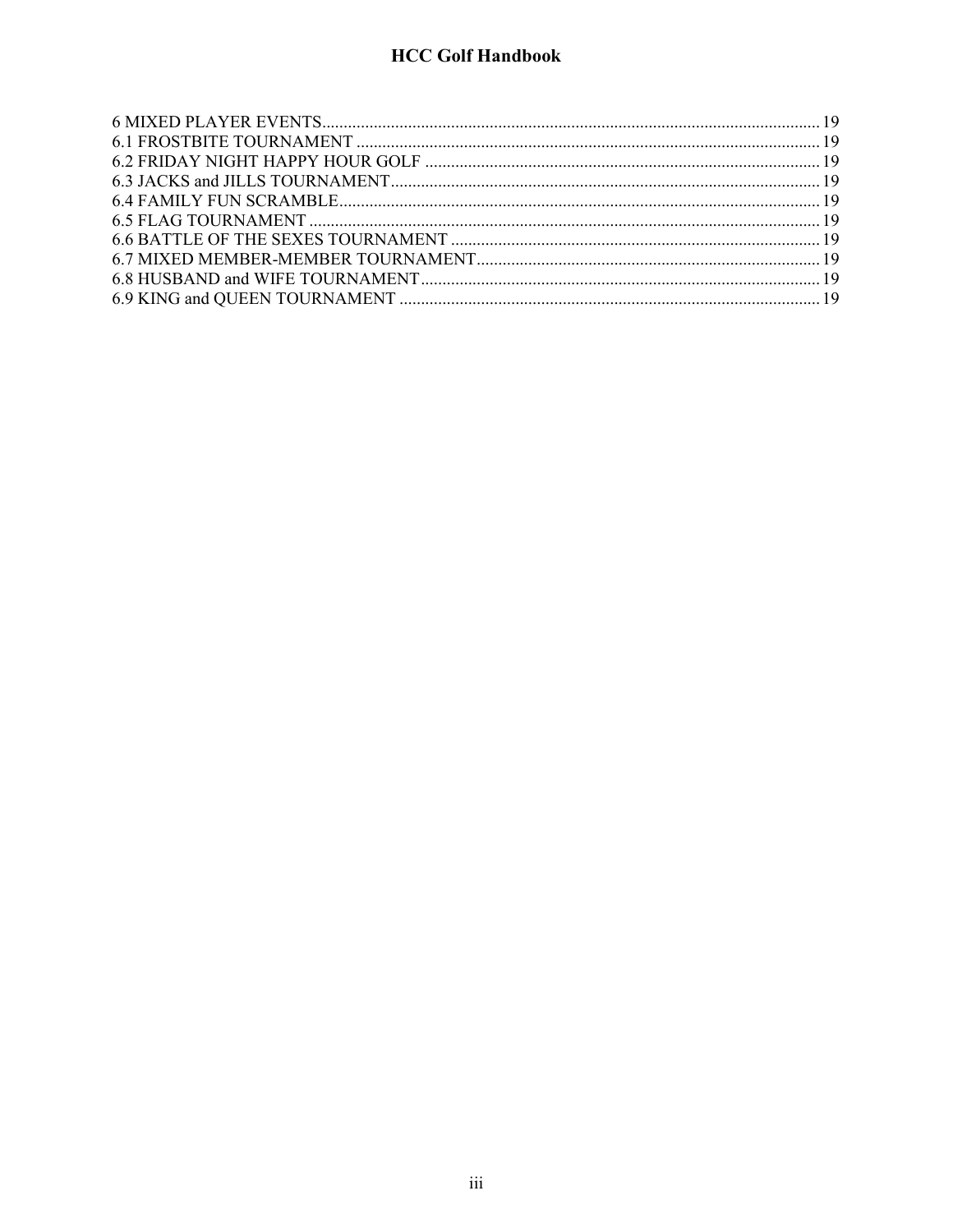#### **1 INTRODUCTION**

Hawthorne Country Club (HCC) is a member of the United States Golf Association, the Maryland State Golf Association, the Washington Metropolitan Golf Association, and the Middle Atlantic Golf Association. These organizations provide us with the Rules of Golf, handicaps and course / slope ratings. During the golf season, they are the governing bodies for all regional and local amateur championships.

#### **1.1 STAFFING**

**COURSE SUPERINTENDENT** ELI OLIVER **ASSISTANT COURSE SUPERINTENDENT** DENNIS STANSBURY **PGA GOLF PROFESSIONAL JOSEPH MOORE** 

#### **1.1.1 POINTS OF CONTACT, PHONE AND EMAIL**

#### **1.1.2 Golf Shop Phone**

| Direct:    | $(301)$ 934-2433 direct  |
|------------|--------------------------|
|            | $(301)$ 934-8422 ext. #2 |
| Facsimile: | $(301)$ 934-5628         |

#### **1.1.3 Email**

| Email us at:     |                                       |
|------------------|---------------------------------------|
| Golf             | hccgolf@thehawthornecountryclub.com   |
| Pro Shop         | Proshop@hawthornecc.net               |
| Hawthorne Board  | hecinfo@thehawthornecountryclub.com   |
| Hawthorne Office | hccoffice@thehawthornecountryclub.com |

#### **1.1.4 Website / Facebook**

Visit our website at https://www.thehawthornecountryclub.com

 Join Hawthorne's social network on Facebook: Hawthorne Country-Club. https://www.facebook.com/hawthornecountryclub/

# **1.2 GOLF SHOP STAFF RESPONSIBILITIES**

The golf professional and his staff have the responsibility to enforce all rules as established by the HCC Golf Committee and the Board of Directors. The membership should deem itself responsible to report any infraction of said rules. Failure to comply with the rules and regulations set forth may result in a golfer receiving a reprimand from the Golf Committee, suspension of golf privileges, or any other penalty the Board of Directors may deem appropriate. All rules and regulations are subject to change at the discretion of the governing bodies of the Club.

# **1.3 GOLF SHOP HOURS OF OPERATION**

#### **March 15 thru October 31 (Golf season)**

#### **November 1 thru March 14 (Outside of the golf season)**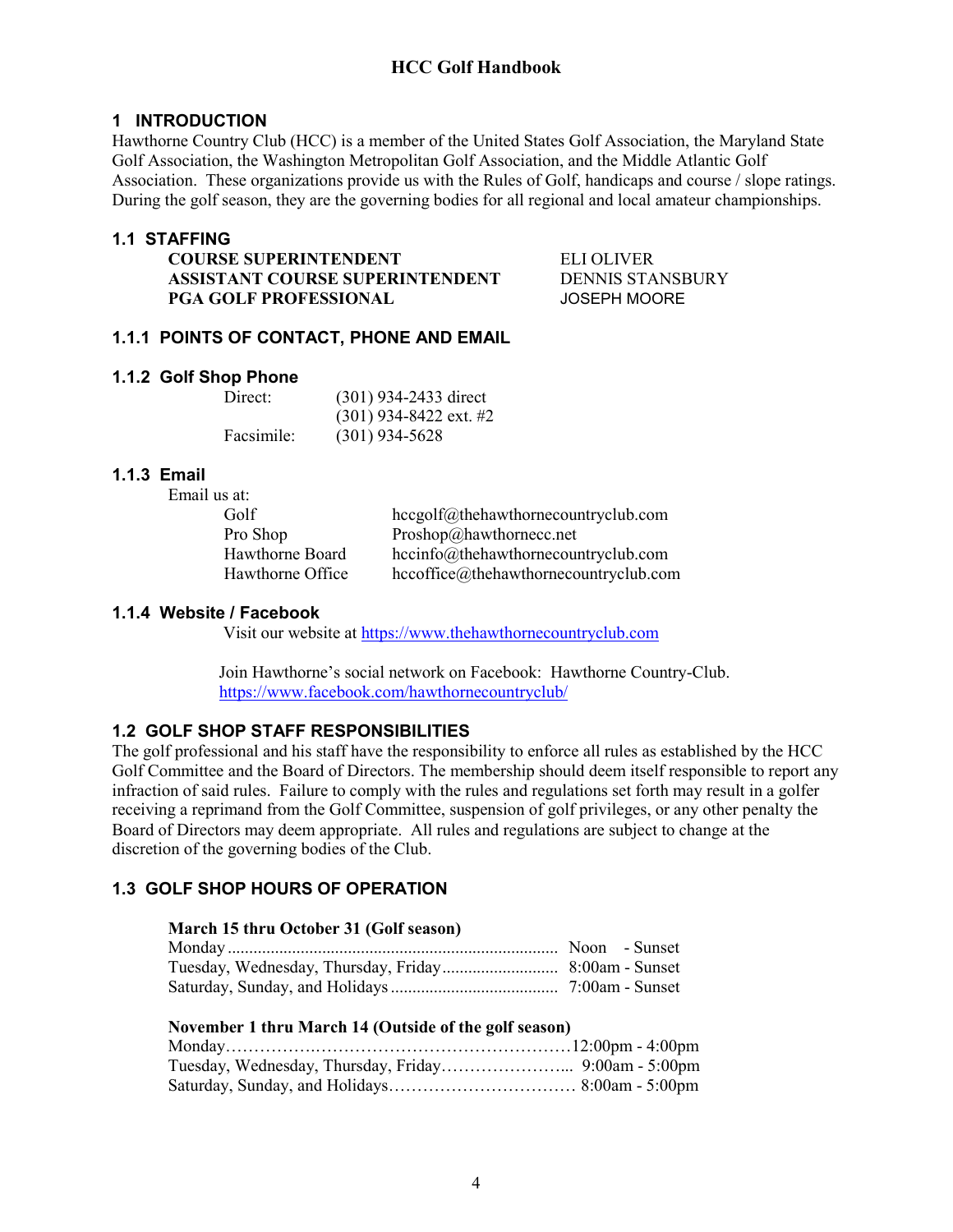# **1.3.1 GOLF COURSE CONDITIONS**

The Golf Professional has been instructed to close the course or restrict the use of carts at any time that weather conditions are such that continuing play could damage the golf course. The Golf Shop is closed and carts will not be available anytime the course is closed to play including Christmas Day.

# **1.3.2 GOLF CART AVAILABILITY AND RENTAL**

- Golf carts are available for rent up until the time of shop closing hours.
- Golf carts must be returned to the shop 15 minutes before dusk. The golf shop staff reserves the right to not rent carts to evening players who are frequently in violation of this rule.
- Members are still able to walk the course after shop hours.

# **1.4 GREEN FEES, CART FEES AND GUEST FEES**

# **1.4.1 EQUITY MEMBERS BRINGING GUESTS**

Members will sign all guests in under their equity member number. The guest name must have a complete first and last name. Members will be charged for the appropriate cart rental/greens fees. Members are 100% responsible for all guests in the group. All guests must play in the same foursome as their host member.

\*Equity Member are members with voting privileges and a stock certificate. All other memberships are considered Non-Equity Members.

# **1.4.2 EQUITY MEMBER CART AND GREENS FEES**

Rates for Green Fees, Cart Rentals and other services can be found on the Hawthorne Web Site.

# **1.4.3 EQUITY MEMBER GUEST PASSES**

Each Equity Member will be credited two (2) guest green fee passes per calendar month. Guest passes will be used under the following conditions.

- a. Only two passes can be used per month.
- b. Passes not used by the end of each month are forfeited. Passes in future months cannot be used until that month.
- c. Carts are not included in the guest pass offering.
- d. Members who participate in the "Luxury Membership Plan" may use that to pay for carts for themselves and guests.
- e. The six (6) guests per golf season rule applies to guests using guest passes.
- f. Members must play with their guest(s).
- g. Tee times are not required when using guest passes.

# **1.4.4 NON-EQUITY MEMBERS BRINGING GUESTS**

Members will sign all guests in under their member number. The guest name must have a complete first and last name. Members will be charged for the appropriate cart rental/greens fees. Members are 100% responsible for all guests in the group. All guests must play in the same foursome as their host member.

# **1.4.5 NON-EQUITY MEMBER CART AND GREENS FEES**

Rates for Green Fees, Cart Rentals and other services can be found on the Hawthorne website.

# **1.5 HANDICAP FEES**

The handicap fees can be found on the Hawthorne website.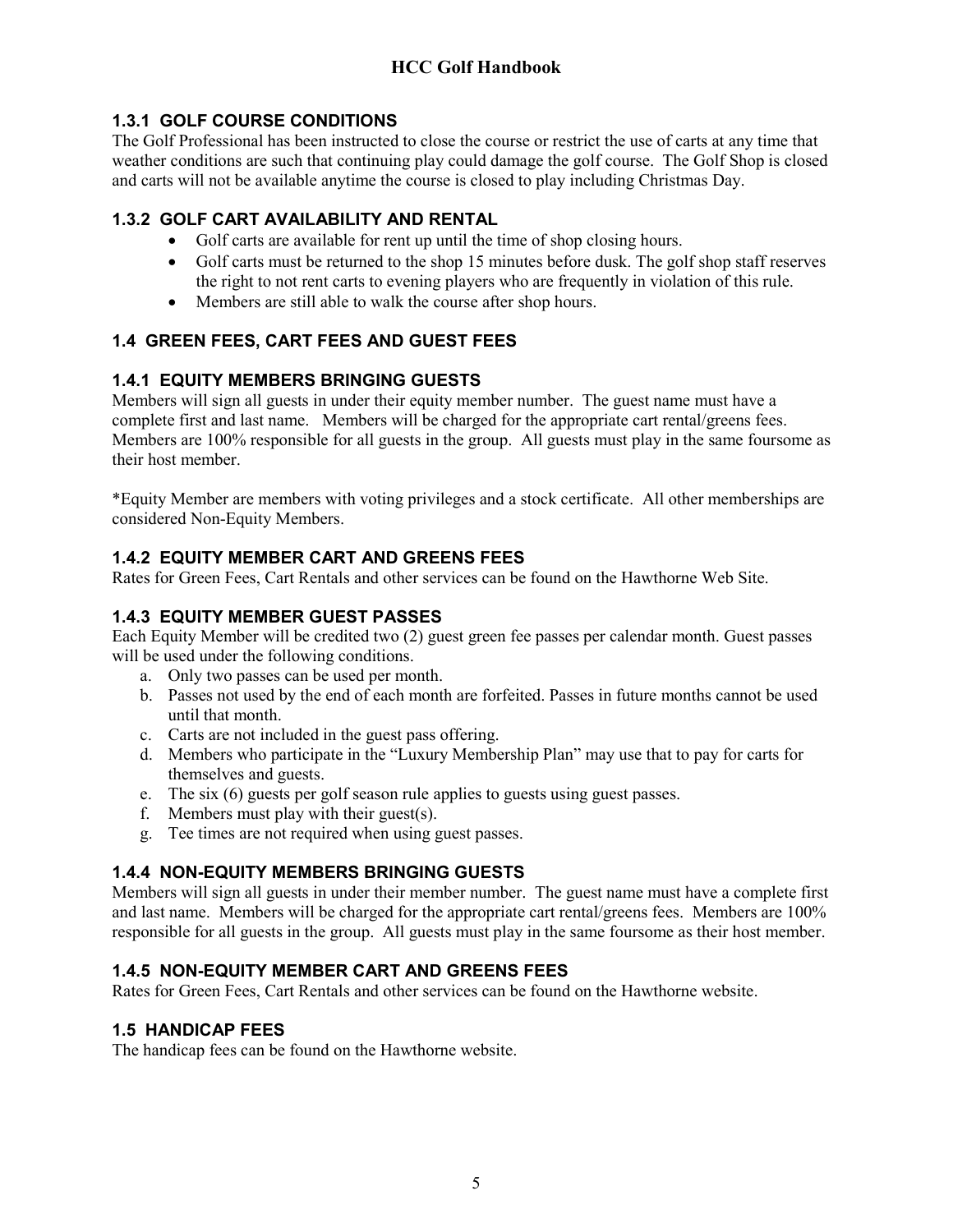# **1.6 RANGE BALLS**

All golf balls to be hit on the range must be purchased from the golf shop. Players using their own balls on the range will be charged for range usage. A shot that will travel farther than 170 yards is not permitted on the range. All range shots must be hit from the tee. The range balls, which belong to the golf professional, may not be removed from the range area. Playing range balls on the golf course is prohibited. No player may pick up range balls from the landing area of the range. The golf professional is responsible for determining the cost of range balls.

# **1.7 HOLE IN ONE CLUB**

The Hole-in-One Club costs \$10 to join. The money will be held by HCC and distributed at said time when a Hole in One is made. Once a player joins the hole-in-one club they will remain a member each year until they opt out. Each time a member of the club scores a hole-in-one, the club will pay up to \$250 of the member's tab. At any time, if the fund falls below \$250, each hole-in-one club member will be billed another \$10 to replenish the fund. At the end of the year, the balance of the fund will be put towards the "good of the club" fund.

For a hole-in-one club member to claim the benefit, the hole-in-one must be scored in a round of golf consisting of at least 9 holes. The hole-in-one must be witnessed and attested. A hole-in-one must be the first shot of the person who makes it on that hole. The person who makes the hole-in-one is solely and entirely responsible for when the tab starts and who will participate. The fund will only pay for the day of the event. If the bar is closed the fund will pay for the next day the bar is open.

# **1.8 TEE TIME BOOK**

Hawthorne Country Club has elected to join the Tee-Time Book program. This program is intended to provide needed revenue for the operations of the Club with minimal impact on the membership. The details of this program can be found on the website under Golf.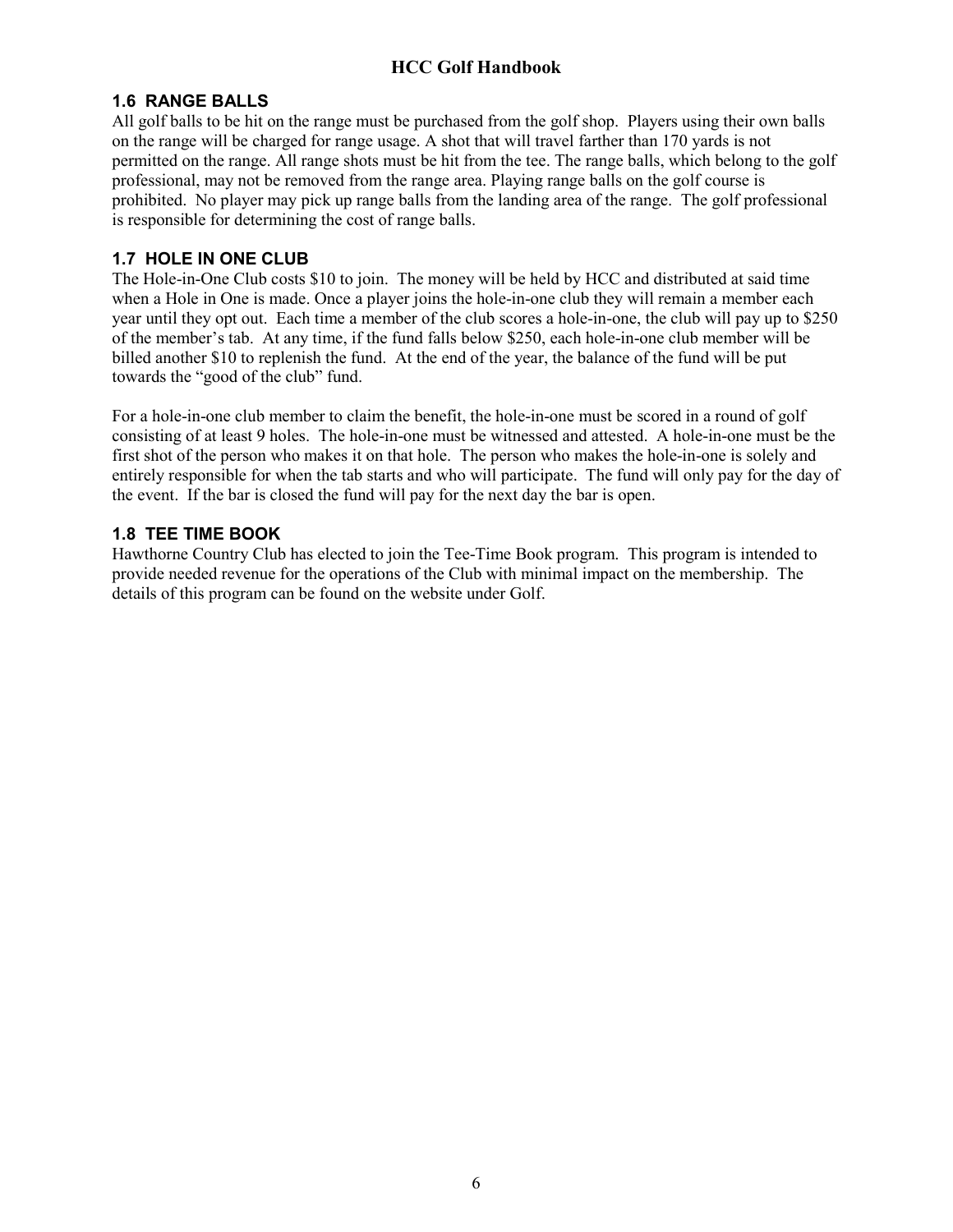# **2 HAWTHORNE COUNTRY CLUB COURSE RULES**

# **2.1 BREAKING THE RULES**

Any player that deviates from the cart path signs, dress code, conduct or any other said rules will have the following action taken against them.

- 1.  $I<sup>st</sup>$  offense- a verbal warning will be issued to the individual(s)
- 2.  $2^{nd}$  offense- a letter written by the board will be given, discreetly, to the individual(s)
- 3.  $3<sup>rd</sup>$  offense- the individual(s) will be suspended from play at Hawthorne for a period of no less than two weeks

Only a Board Member, Golf Committee member, Pro or Pro Staff may give verbal warnings. All letters and suspensions will come from the Board or Golf Committee.

# **2.2 GOLF COURSE USAGE**

The Golf Course is open to HCC members, their spouses, registered dependents, sponsored guests and tournament participants and non-HCC members playing under one of HCC's approved programs, such as the Tee Time Book.

# **2.3 GOLF COURSE SIGN-IN**

All members and guests must sign in at the Golf Shop before each 9 or 18 hole round. All players and guests must sign in whether you ride or walk. This is an insurance issue and for notification in the event of an emergency.

# **2.4 LIMITATIONS OF PLAY FOR LOCAL GUESTS**

During the golf season local guests may play 6 times total between March 15 and November 15th. Local guests shall include all persons residing or engaged in business within Charles County, MD, or within 20 miles of any boundary thereof.

# **2.5 DRESS CODE**

The dress code is in effect at all times and is strictly enforced*.* All golfers are prohibited from wearing metal or ceramic spikes and are required to wear soft or spike-less golf shoes or smooth soled shoes and dress shorts or skirts of Bermuda length (minimum inseam length of 6 inches) or slacks. Male golfers are required to wear shirts with sleeves and collars. Mock turtles must be of a golf type and have a collar wider than one inch.

*The following attire is not allowed on the golf course or practice areas at any time:* 

|                 | Blue Jeans or blue denim or anything deemed inappropriate by the golf staff |             |                         |
|-----------------|-----------------------------------------------------------------------------|-------------|-------------------------|
| Swimwear        | Coaching shorts                                                             | Halter tops | T Shirts                |
| Tennis wear     | Soccer shorts                                                               | Tank tops   | <b>Undershirts</b>      |
| Jogging clothes | Numbered jerseys                                                            | Cut offs    | Ripped or torn clothing |

# **2.6 TEE CLOSURE ON WEEKENDS AND HOLIDAYS**

The HCC Golf Professional may restrict access to the Course from 9:15am until 11:00 on Saturdays, Sundays, and Holidays during the golf season. This arrangement allows the early tee times to make the turn without disruption. The decision to restrict access will be made based upon the number of players on the course from the early tee times. For all other times, groups coming to #10 will alternate with groups waiting to begin play on #1.

# **2.7 PLAYING GROUP SIZE**

Player groups must consist of no more than four (4) players. Permission must be granted from the golf shop if a group desires to play with more than 4 players. Singles and twosomes should form larger groups on weekends when possible and must form larger groups when instructed to do so by the golf shop staff. Singles have no priority on the golf course and must yield to any group.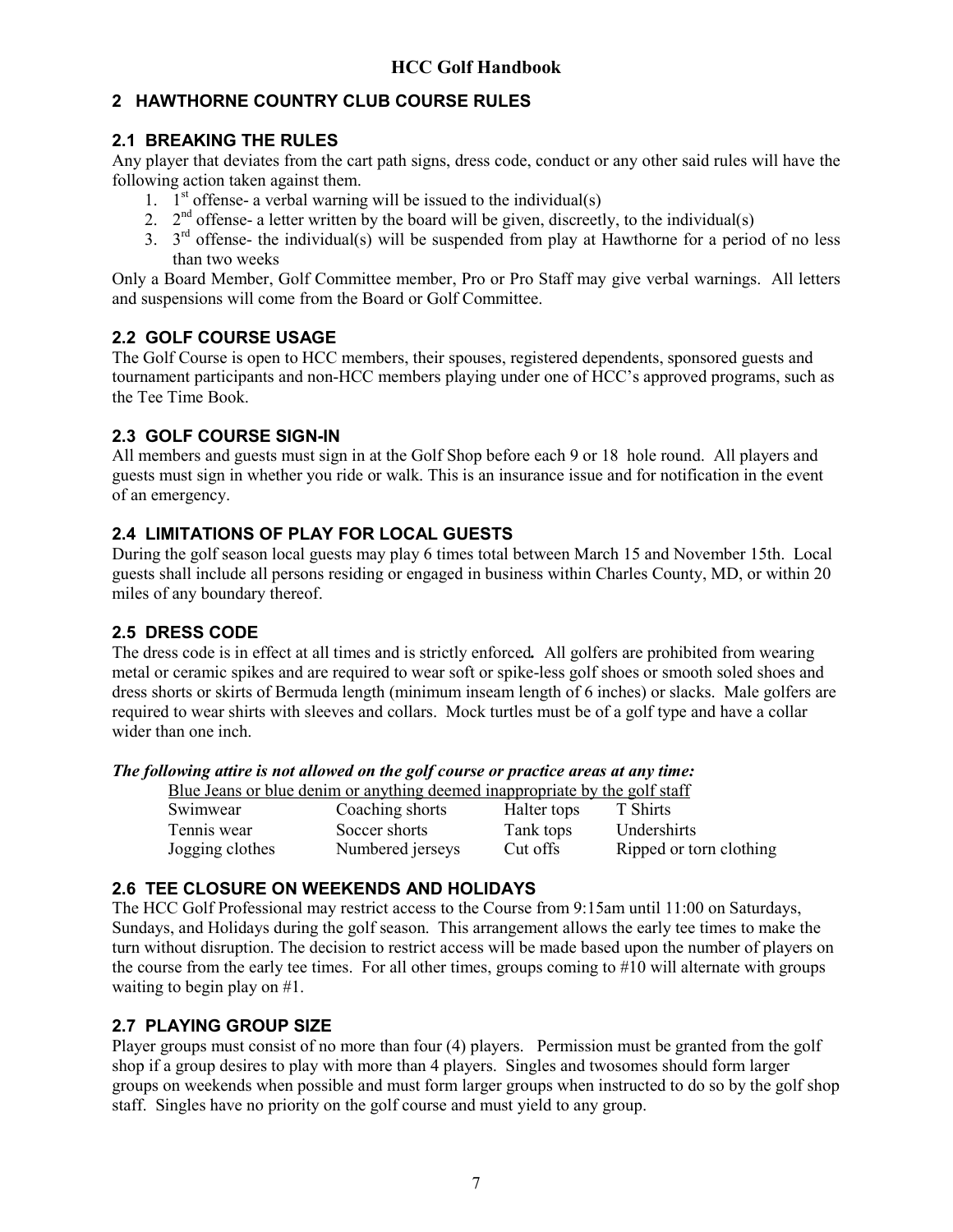#### **2.8 FOOD AND ALCOHOL**

Alcoholic beverages may not be brought onto club property. Glass Bottles may not be brought onto the golf course (or in the pool area). Food may not be brought or purchased and delivered onto the property during normal restaurant hours.

# **2.9 CARTS AND CART PATHS**

Each player that elects to use a golf cart will receive the cart key with the corresponding number to the cart inside the golf shop. All players that elect to use a cart MUST follow the **90 Degree** and **Cart Path Only** signs when posted adjacent to the Men's #1 tee box. Cart keys must be returned to the pro shop when the round is complete.

Keep golf carts on paths whenever possible and no closer than 30 feet from all greens and tees. Carts are not permitted on the fairway on  $\# 6/15$  or to the left of the cart path on  $\#$ 's  $5/14$  and  $\#6/15$ . Carts must be kept on the cart paths when required to do so. Carts are not allowed in the woods at any time during the course of play. Because of the installed irrigation system, be cautious of sprinkler heads and also of low areas where the turf may be soft and spongy. Only two riders are allowed per golf cart. Three bags are allowed - not three people. The extra weight puts heavy strain on the body, frame, engine, and transmission. At the completion of play, please return the golf cart to the staging area, returning the key to the Pro Shop. If you have had any difficulty with the cart, please report the problem to the golf shop staff.

# **2.10 GOLF CART RENTALS**

To drive or rent a golf cart, you must be 16 years or older and possess a valid driver's license. All members who wish to rent a cart must sign to do so in the golf shop prior to playing. All golf cart rentals are handled from the golf shop. Non-golfers may ride in a cart with a golfer without paying a cart fee with the specific authorization of the golf shop staff.

Those persons using a golf cart understand that it is for rental only and not for sale. The renter agrees that he/she has rented the item(s) herein described under the express condition that it will at all times remain the property of the rental agent named above; that he/she has examined said item and found to be in good condition and will return it in as good condition as when it was received; that ordinary wear and tear is expected; that he/she will return item at once to the rental agent in the event any item is not functioning properly; that he will pay promptly when due all charges which accrue during rental, including any damages to said item. In the event the renter fails to return said item at the agreed time or fails to abide by any of the other terms of this contract, the rental agent may repossess it without notice to the renter, at which time the rental agent is hereby released from all claims arising there from. All charges are based on the time items are in renter's possession whether in use or not. The rental agent is not responsible for accidents or injuries caused directly or indirectly in the use of the rented item.

# **2.11 GOLF CART DAMAGES**

The person assigned to the cart is responsible for all damages, defacing and the condition of the cart during the rental. The person is responsible for repair costs due to any damages that occur during the rental.

# **2.12 PRACTICE / PRACTICE AREAS**

The practice areas include the driving range, putting green and the practice bunker. Practice is only allowed in the designated practice areas. No practice is allowed on the golf course at any time, especially on the 8th tee and the 9th green. When using the practice bunker beside the putting green, please alert those players near you and exercise caution when executing these shots. The dress code applies to all practice areas.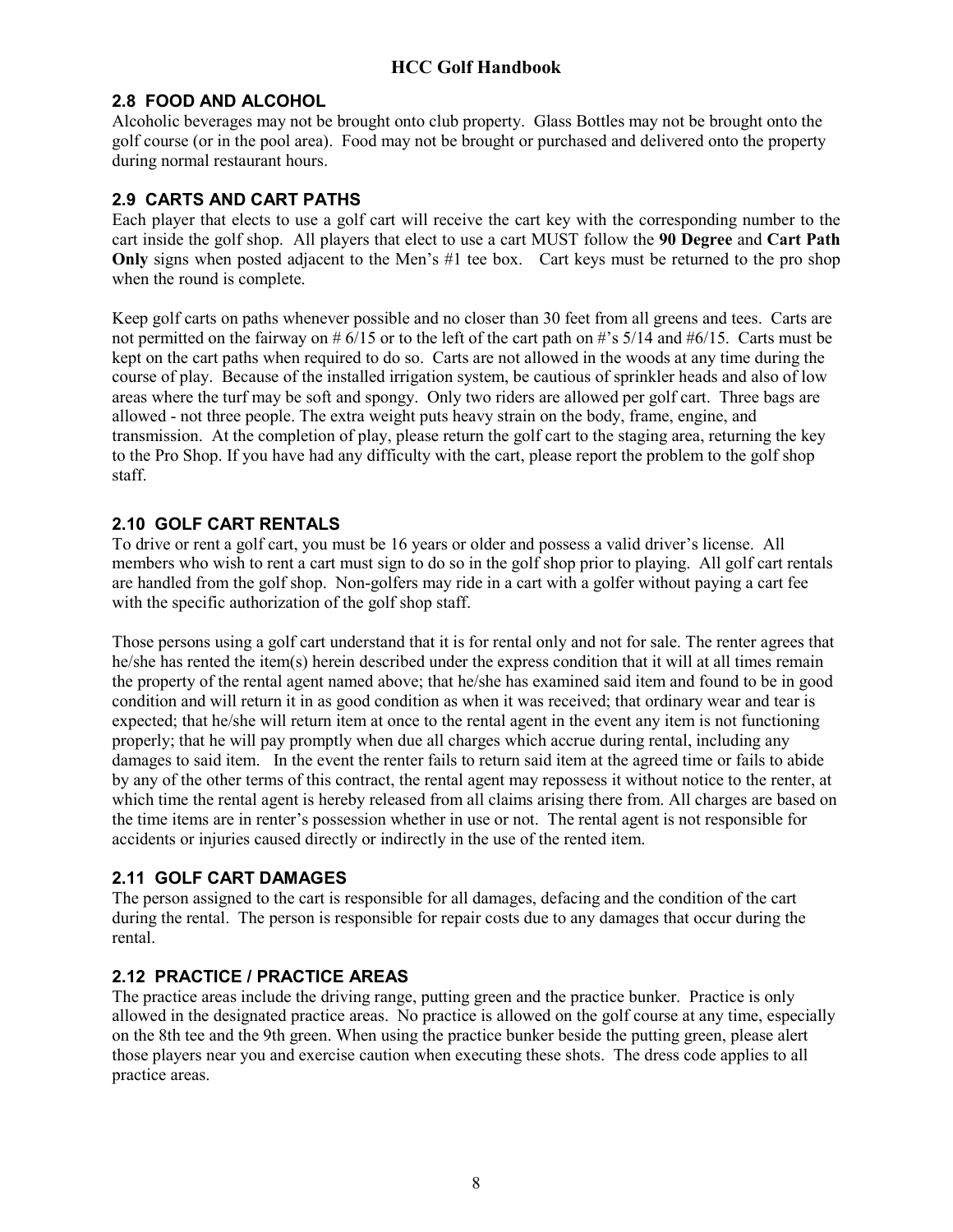# **2.13 SEVERE WEATHER WARNING**

In the event of dangerous weather situations an air horn will be used to issue a warning (one prolonged blast). When the warning is sounded all golfers *MUST IMMEDIATELY CEASE PLAY* and return to the clubhouse for shelter! Play is not permitted until the horn is sounded again (two short blasts).

# **2.14 USE OF GPS AND RANGEFINDERS**

Hawthorne C.C. has adopted the recommended USGA local rule for artificial yardage devices for all events governed by HCC jurisdiction. GPS devices and laser rangefinders (without slope ability) are allowed in competition. WMGA (like the A-Team) and other events held at HCC may follow the USGA rule 14.1 banning artificial devices.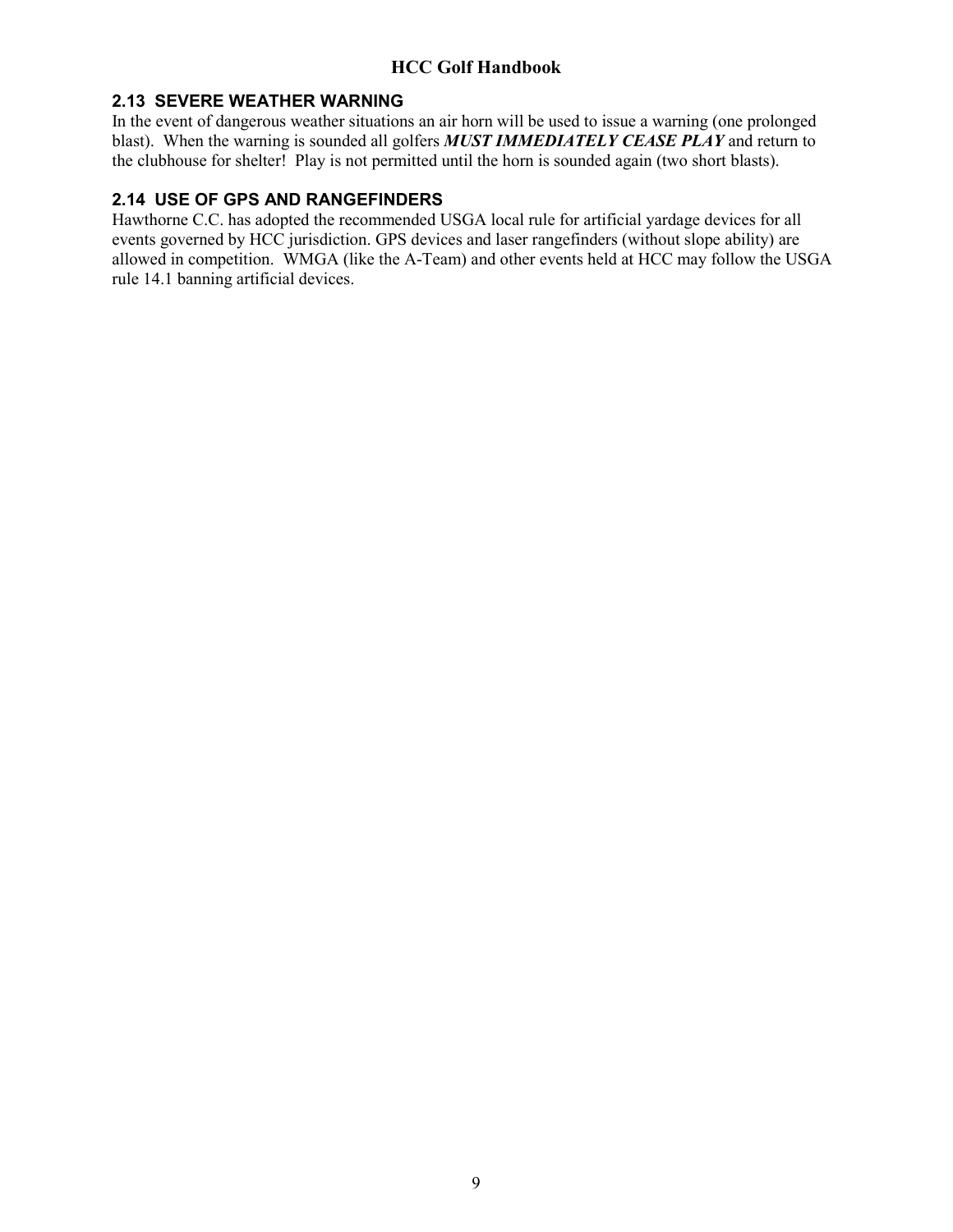# **3 GENERAL ADMINISTRATION**

# **3.1 POSTING GOLF SCORES**

The USGA requires that all 9-hole and 18-hole scores be posted in a timely manner using equitable stroke control. It is YOUR RESPONSIBILITY to see that your scores are posted. The Golf Pro and his staff will only post Tournament scores.

# **3.1.1 POSTING GOLF SCORES IN THE GOLF SHOP**

You may post all scores at the golf shop computer located in the hallway leading to the men's locker room. Looking at the menu on the computer screen:

- Enter your member posting number (as usual)
- Enter your score, date and course in the menus available

# **3.1.2 POSTING GOLF SCORES FROM A REMOTE COMPUTER**

You may post your scores via online:

- 1. Go to http://www.msganetwork.org
- 2. Enter your Username and Password and click "Login"
	- a. If you do not have a username and password, use  $HCC +$  your member number as your username and enter your last name for your password. If this does not work, contact the golf professional for assistance.
- 3. Press the "Enter Score" Button.
- 4. Enter the information requested to post your score.

# **3.1.3 WHEN TO POST SCORES**

The season in our area for posting scores begins on March 15<sup>th</sup> and ends November 15<sup>th</sup>. Away rounds, played in other areas should be posted if they are in season. The handicap computer will be turned on March  $15<sup>th</sup>$  for posting this season's rounds.

Scores made in our golf season (March  $15<sup>th</sup>$  thru November  $15<sup>th</sup>$ ), when the local rule of "PREFERRED LIES" (sometimes referred to as winter rules) are in effect, SHALL BE POSTED for handicap purposes. "PERFERRED LIES" means a ball lying on the fairway you are playing may be lifted and cleaned, without penalty and placed within one club-length of where it originally lay, not nearer the hole and so as to preserve as nearly possible the stance and condition required to play the original lie.

Nine-hole scores must be posted anytime you complete at least 7 holes of play. Eighteen-hole scores must be posted anytime you complete at least 13 holes of play. If a player does not finish a round because of weather, darkness, etc. and has played at least 7 holes or if a player completed at least 13 holes, then a nine-hole or eighteen-hole score respectfully must be posted. The USGA handicap system states that if a player does not play a hole, his score for that hole for handicap purposes shall be par plus any strokes he is entitled to receive on that hole per his or her handicap. When recording this hole-score the score should be preceded by an "X".

Rounds played **ALONE** are **NOT** to be posted in the handicap system.

# **3.1.4 EQUITABLE STROKE CONTROL**

If a player starts but does not complete a hole or it is conceded, he shall record for handicap purposes the score he most likely would have made and such a score shall not exceed the limit provided by Equitable Stroke Control (ESC).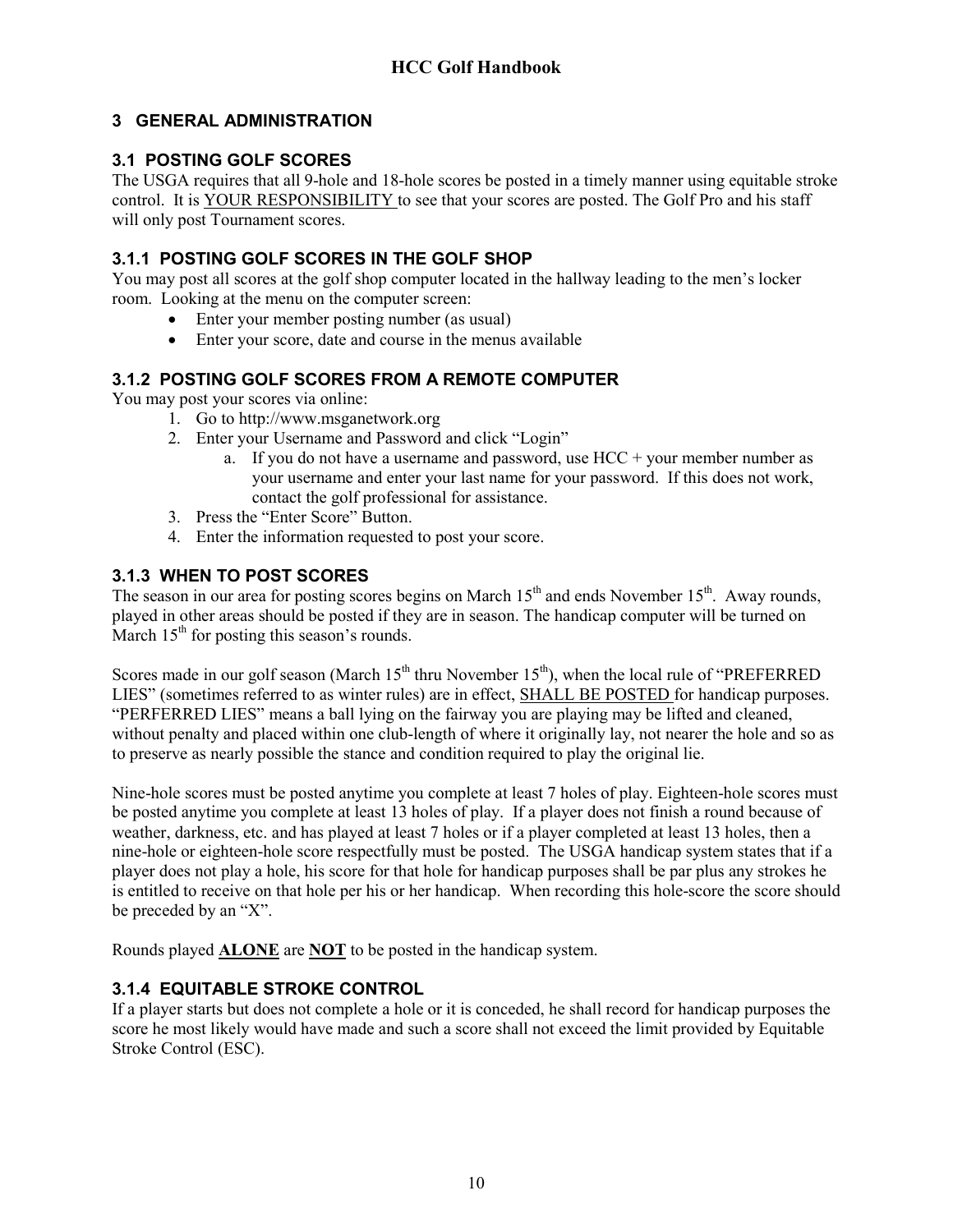ESC is the downward adjustment of individual hole score for handicap purposes in order to make handicaps more representative of a player's potential ability, ESC sets a maximum score that a player can post on any hole depending on the player's individual handicap. It is used only when player's actual or most likely score exceeds his maximum number based on the table below. This is for all golfers.

Example: Bob has a Course Handicap of 12 and therefore has a maximum number for any hole of 7, regardless of par being 3, 4 or 5. He may be having a difficult time on hole number 12 (par 3) at HCC and take 11 strokes but he can only count/post a 7 when posting the score.

# **3.2 HANDICAP COMMITEE**

The Golf Committee has assigned a Handicap Committee the responsibility to monitor and ensure members have valid handicaps. If you do not post ALL of your scores, you MAY NOT have a valid handicap. Simply placing a completed score card in the box next to the sign-in sheet DOES NOT constitute posting a score. Frequently initials, nicknames or first names are the only name on the card and it is impossible to determine with certainty the identity of all golfers. The responsibility to post scores is yours and yours alone.

#### **3.2.1 HANDICAP ADJUSTMENTS**

The Golf Committee has been empowered to adjust (up or down) any member's handicap for any reason deemed necessary.

Your handicap should reflect your current ability. If you have a recent physical injury or your last 20 rounds posted cover more than one year, the Committee may adjust your handicap to ensure fairness in competitive events.

# **3.3 GOLF SHOP CREDIT POLICY**

The following policies and parameters are set for tournament credit earned by members through tournament winnings for the current season. Members are encouraged to pre-book any item on their wish list for the season. Tournament credit may be applied to that item at any point. The member will be responsible to pay the difference on any remaining balance (if any). Any special orders using tournament credit must be placed no later than March 15th of the following year from which the credit was earned. The Golf Professional reserves the right to accept or deny any special order at his discretion.

- All tournament credit must be used by March 15th.
- On March 16th, each year, all credit is automatically cleared and cannot be redeemed.
- Internet pricing may not apply to actual shop pricing and or any shipping fees.
- Standard shipping fees will apply to all special orders.
- Clothing articles are seasonal items and may not be available for special orders.
- Discounts are at the Professionals discretion and will only apply to stocked inventory.
- Special orders, if accepted, will only be placed from open vendor accounts.
- Members are permitted to use credit on lessons.
- The Golf Professional will maintain a list of vendors from which to choose. New vendors may be added as the season progresses.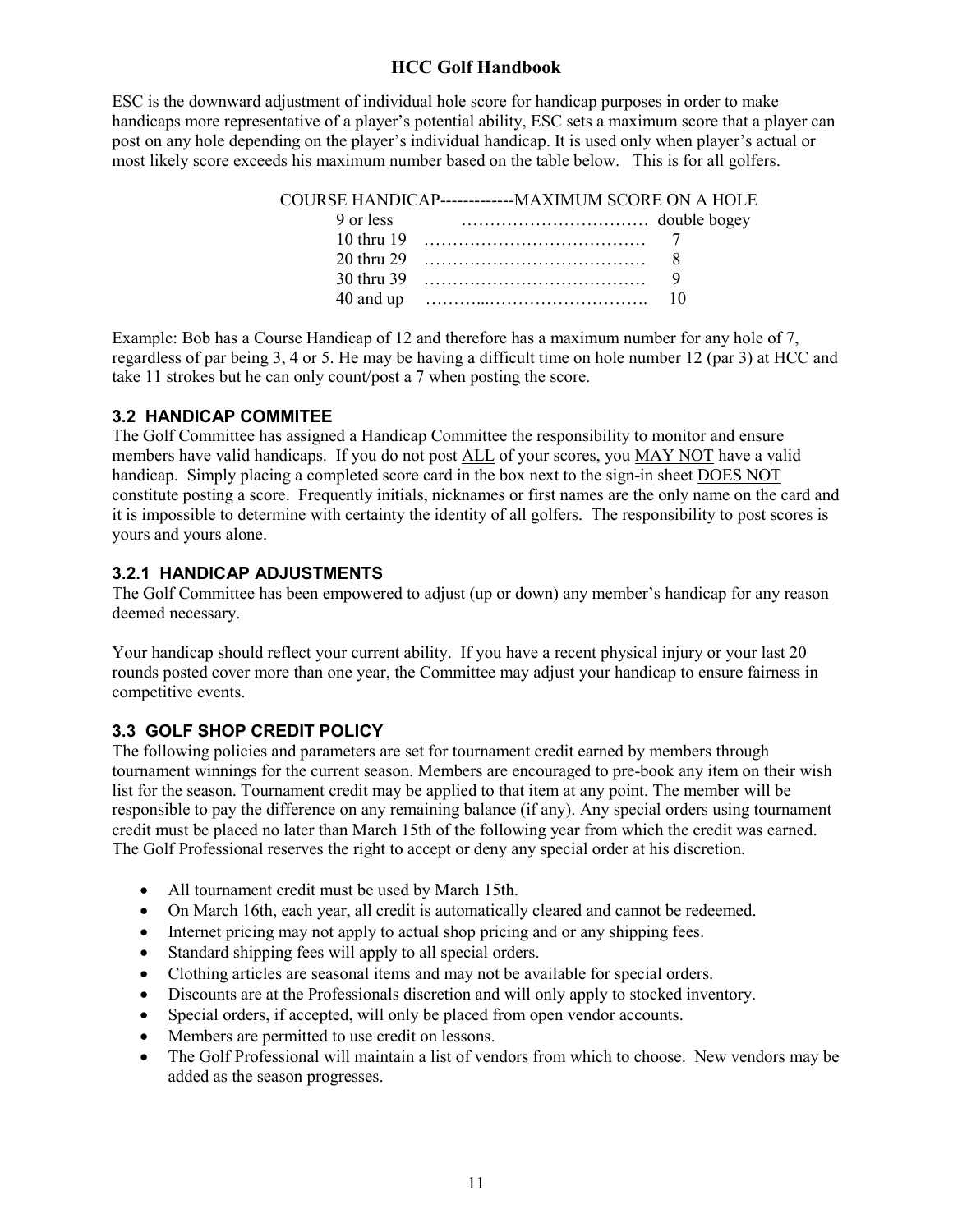# **3.4 GOLF PROGRAM ADMINISTRATION**

- The course will be closed for all tournaments with 40 or more players for the time it takes to complete the tournament
- Members must sign up for posted tournaments by the deadline or at least 24 hours in advance of the first starting time
- Additional late entries will only be accepted to benefit the tournament. (i.e., the added player(s) will complete a pairing/team)
- Players must be 18 years of age and a member of the MGA or LGA to sign up for tournaments that do not specifically include junior golfers
- Juniors (or other golfers) may be invited to play by the pro to benefit a tournament. (i.e. replacing a golfer who has failed to show with an available player to keep the teams balanced)
- Members who sign up for a tournament and fail to show up or cancel at least 24 hours in advance will be charged the posted tournament fee
- To participate in a tournament, all players must have a current HCC handicap.

# **3.5 HAWTHORNE SANCTIONED EVENTS**

All tournament fees, golf shop credit and awards fees must be billed through Hawthorne for events that are sanctioned by Hawthorne. Sanctioned events are events that are listed in the handbook and published in the schedule. Any event that requires the assistance of the golf shop or Hawthorne committees must have a respective nominal fee included in the entry fee of the event to be applied as golf shop credit to the winners of the tournament. Special cases may occur and will be approved by the Golf Committee.

# **3.6 OUTSIDE GOLF TOURNAMENT POLICY**

These events include all tournaments open to the general public such as Pro-Am and charity fund-raisers. An HCC member must sponsor the event and will be responsible for all charges. HCC bylaws require that no alcoholic beverages be brought upon club property at any time. Food may only be brought or purchased and delivered onto the property with prior approval of the Golf Committee or the Board. A tournament form will be required to be filled out by the golf professional and voted upon by the Golf Committee and the Board prior to approval. The form is available from the golf professional.

# **ALL EVENTS** (Prime and Off-Season)

- **1.** Must be approved by the Golf Committee.
- **2.** If Club beverage service will not be utilized, a service charge may be added for each tournament participant as determined by the Board.
- **3.** Golf shop merchandise can be used for gift certificates. An extra fee may be charged for each participant as determined by the Pro/Golf Committee.
- **4.** A designated tee time will be established by the Club.
- **5.** Fees will be charged as designated on the tournament form.
- **6.** The Board must approve any requested exceptions.

# **3.7 WINTER PRO-AM'S**

Winter Pro-Am events start in late fall and occur every Friday as the weather permits. These events are open to anyone and occur from November through March at different courses every Friday. A schedule will be posted on the bulletin board outside the golf shop. The format is a scramble with a pro on each team. Players must normally report by 10:30am for play beginning with an 11:00 shotgun. If you are interested in going with us, call the shop.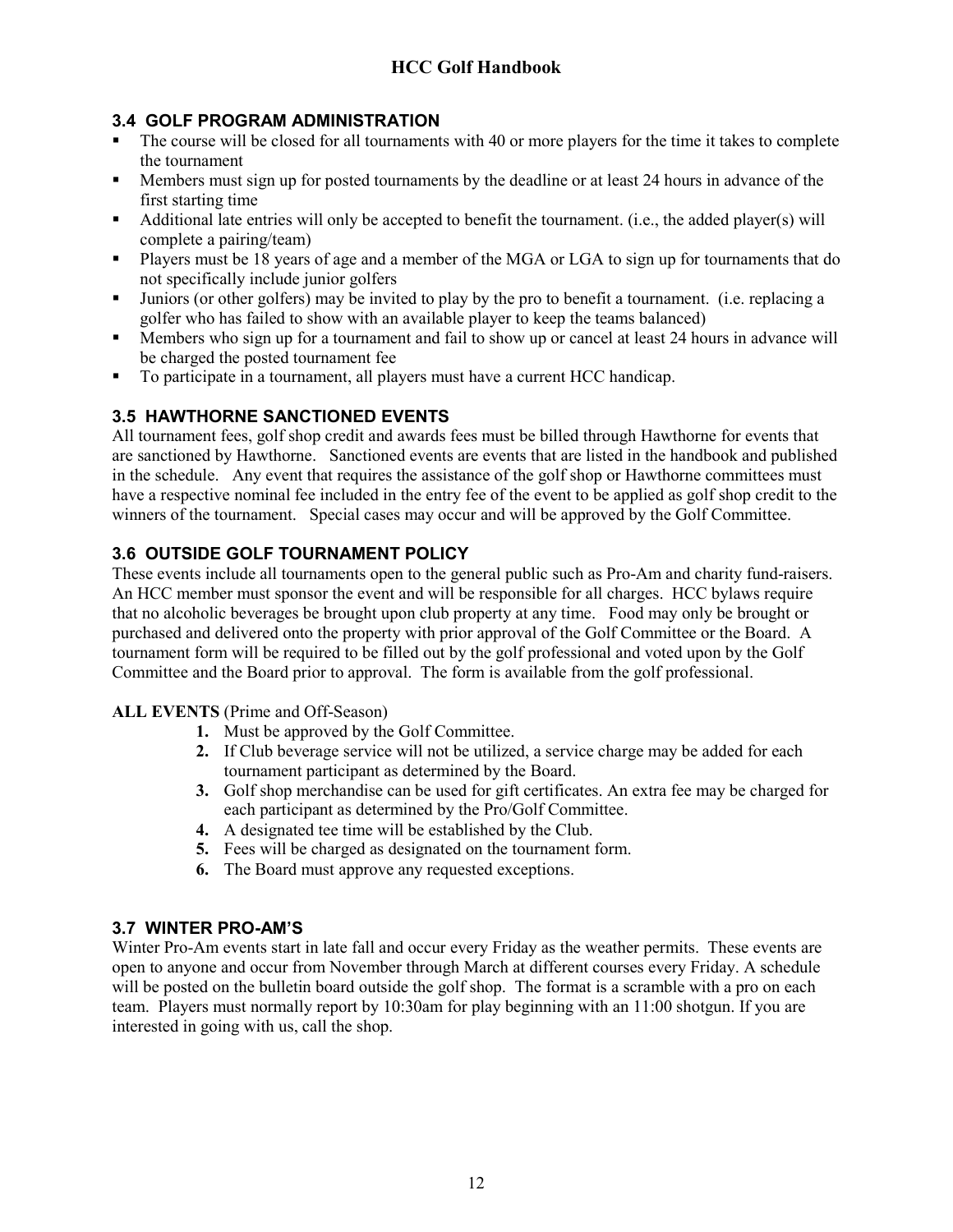# **3.8 MEMBER TOURNAMENT PRIVILEGES**

# **3.8.1 MGA TOURNAMENTS**

Male members will be able to participate in the following tournaments with payment of the MGA fee:

MGA Twamble MGA Presidents Cup MGA Member / Member member member member member member member member member member member member member member MGA Ryder Cup MGA Stableford

MGA Opening Day MGA Thursday Night League MGA Senior / Non-Senior MGA Club Championship

# **3.8.2 LGA TOURNAMENTS**

Female members will be able to participate in the following tournaments with payment of the LGA fee:

LGA Opening Day LGA Shamble LGA Wednesday Night League LGA Over-n-Under LGA Member-Member LGA Presidents Cup LGA Governors Cup LGA Hawthorne Cup LGA Modified Scramble LGA Club Championship

# **3.8.3 MIXED EVENT TOURNAMENTS**

All members are permitted to participate in all mixed events including the following:

Saturday Social Jack and Jill's<br>
Family Fun Scramble<br>
Flag Tournament Family Fun Scramble Glow Ball

Frostbite Tournament<br>
Saturday Social<br>
Saturday Social<br>
Saturday Social<br>
Saturday Social<br>
Saturday Social<br>
Saturday Social<br>
Saturday Social<br>
Saturday Social<br>
Saturday Social<br>
Saturday Social<br>
Saturday Social<br>
Saturday Soci Battle of the Sexes Mixed Member-Member<br>King and Queen Husband and Wife Husband and Wife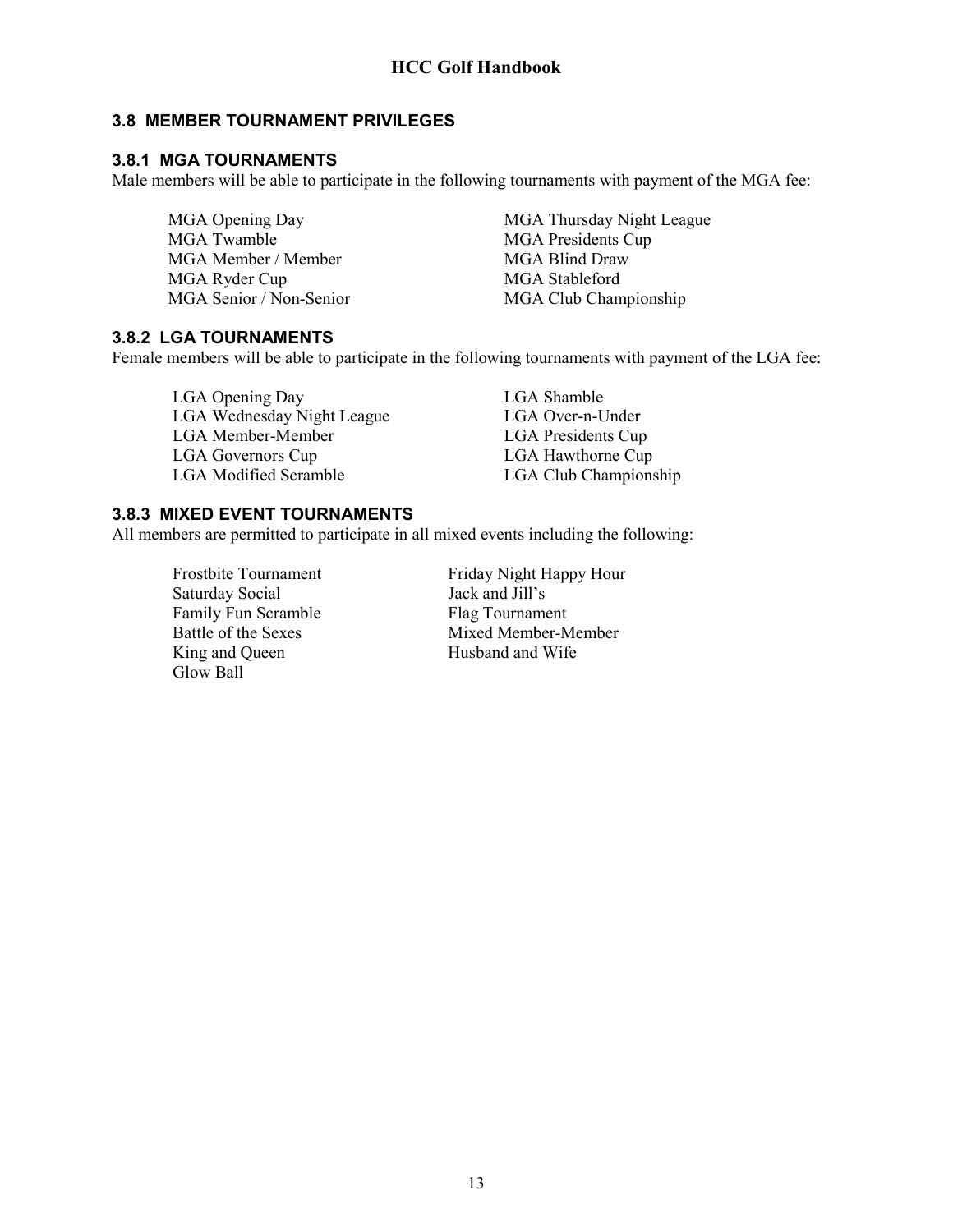# **4 MEN'S GOLF ASSOCIATION (MGA)**

Each male member wishing to participate in the golf program will be charged an annual MGA fee before the golf season begins. The fee will be allocated as necessary to cover expenses related to administration of the golf program. Players must be registered in the program to be eligible to play in any MGA Events. The majority of each event entry fee will form the prize pool with specified amount of each entry allocated to year-end tournaments.

# **4.1 USE OF MIDDLE TEES**

If the player is 65 years old and has a handicap of 15 or higher before March 15, he may elect to play from the senior tees. This is the "80 Rule," (i.e. 65 plus 15 equals 80). The player must play those tees all season including all HCC tournaments. During the off-season the player may play any tees.

# **4.2 MGA A-TEAM MATCHES**

Hawthorne CC participates in A-Team matches in the Maryland State Golf Association and Washington Metropolitan Golf Association. Matches are played in April and July. The A-Team consists of members and the club professional as specified by the Association. Details on qualifying are provided separately.

# **4.3 MENS GOLF ASSOCIATION (MGA) TOURNAMENT SCHEDULE**

A full Tournament Schedule (including dates, costs and starting times) can be found on the website. A rules sheet will be available with specifics for each event prior to start.

# **4.3.1 MGA OPENING DAY**

**Format:** Shamble, 50% handicap

# **4.3.2 MGA SENIOR / NON-SENIOR**

**Format:** Front 9 - Net Four Ball, 80% handicap, Back 9 - Net Aggregate, 80% handicap Teams must include one player of age 55 and over and one under the age of 55

# **4.3.3 MGA THURSDAY NIGHT LEAGUE**

**Format:** Four-ball match play, 80% handicap stroked off low ball

# **4.3.4 MGA THURSDAY NIGHT "FUN" EVENTS**

Format: Nominal fee to all players. Varying weekly formats.

# **4.3.5 MGA BLIND DRAW**

F**ormat:** Net Four-ball / Partners drawn morning of play, 80% Handicap \* Must sign in by 8:00 that morning

# **4.3.6 MGA STABLEFORD**

**Format:** Stableford – Points, 100% Handicap Net Score 12 points–4 under, 8 points – Double-Eagle, 5 points – Eagle, 3 points – Birdie 2 Points – Par, 1 Point – Bogey, -1 Point – Double-Bogey or higher

#### **4.3.7 MGA MEMBER-MEMBER**

**Format:** 18 Hole Net Four-ball, 80% Handicap

# **4.3.8 MGA CLUB CHAMPIONSHIP**

**Format:** Match play, flights by handicap. No Handicap except for last flight. 100% handicap for last flight. Mandatory match deadlines.

**Players wishing to play in the Championship Flight must make that designation at the time they sign up to play.**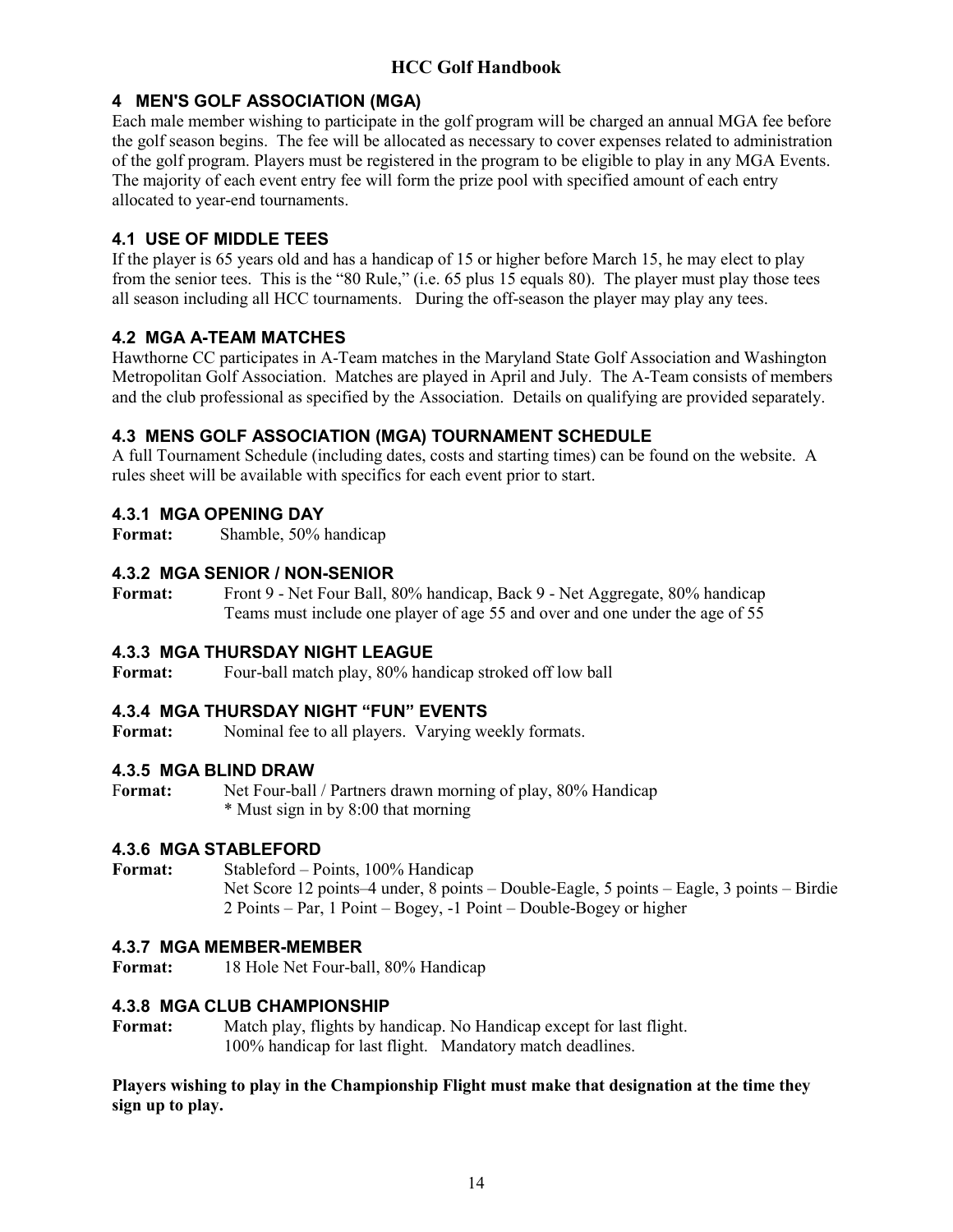#### **4.3.9 MGA PRESIDENTS CUP**

**Format:** Individual Medal Play, 100% Handicap

#### **4.3.10 MGA TWO MAN RYDER CUP**

Format: Flights by handicap, Players choose their own partners. Saturday Front 9 Scramble No Handicap Back 9 Alternate Shot No Handicap Sunday Front 9 Four-ball 80% Handicap Back 9 Aggregate 80% Handicap

#### **4.3.11 MGA TWAMBLE**

F**ormat:** Two Man Shamble Front Nine – Net Four-ball / Back Nine – Net Aggregate 50% Handicap

#### **4.3.12 MGA TOURNAMENT OF CHAMPIONS**

**Entry Fee:** Free to qualifiers<br>**Format:** Individual Net 10

**Format:** Individual Net 100% Handicap

#### **4.3.13 MGA GRAND PRIX**

**Entry Fee:** Free for the top 20 point leaders and ties. Points are awarded for each qualifying MGA tournament per the scale below.

**Format:** Net Shootout / elimination

# **4.3.13.1 MGA GRAND PRIX POINT SCALE**

A player receives 10 points for each tournament that he participates in. Additional points are awarded for place of finish. The additional points scale for places 1-10 shown below includes the participation points already. Winners of each event qualify for the Tournament of Champions.

| <b>Event</b>                | 1 <sup>st</sup> | 2 <sup>nd</sup> | 3 <sup>rd</sup> | $4^{\text{th}}$ | 5 <sup>th</sup> | 6 <sup>th</sup> | 7 <sup>th</sup> | 8 <sup>th</sup> | 9th |    | 10th Participate |
|-----------------------------|-----------------|-----------------|-----------------|-----------------|-----------------|-----------------|-----------------|-----------------|-----|----|------------------|
| <b>Opening Day</b>          | 20              | 18              | 16              | 14              | 12              |                 |                 |                 |     |    | 10               |
| <b>Senior-Non Senior</b>    | 20              | 18              | 16              | 14              | 12              |                 |                 |                 |     |    | 10               |
| <b>Thurs Night Playoffs</b> | 20              | 17              | 14              | 12              |                 |                 |                 |                 |     |    | 10               |
| <b>Blind Draw</b>           | 20              | 18              | 16              | 14              | 12              |                 |                 |                 |     |    | 10               |
| Club Championship*          | 20              | 17              | 14              |                 |                 |                 |                 |                 |     |    | 10               |
| <b>Member-Member</b>        | 20              | 18              | 16              | 14              | 12              |                 |                 |                 |     |    | 10               |
| <b>Stableford</b>           | 20              | 19              | 18              | 17              | 16              | 15              | 14              | 13              | 12  | 11 | 10               |
| <b>Presidents Cup</b>       | 20              | 19              | 18              | 17              | 16              | 15              | 14              | 13              | 12  | 11 | 10               |
| <b>Ryder Cup**</b>          | 20              | 15              | 15              | 15              |                 |                 |                 |                 |     |    | 10               |
| <b>MGA Twamble</b>          | 20              | 19              | 18              | 17              | 16              | 15              | 14              | 13              | 12  | 11 | 10               |

**\*** The winner of the Championship Flight will receive 20 points. The winner of all other flights will receive 17 points. All second place finishers will receive 14 points.

**\*\*** Points based upon the number of Flights.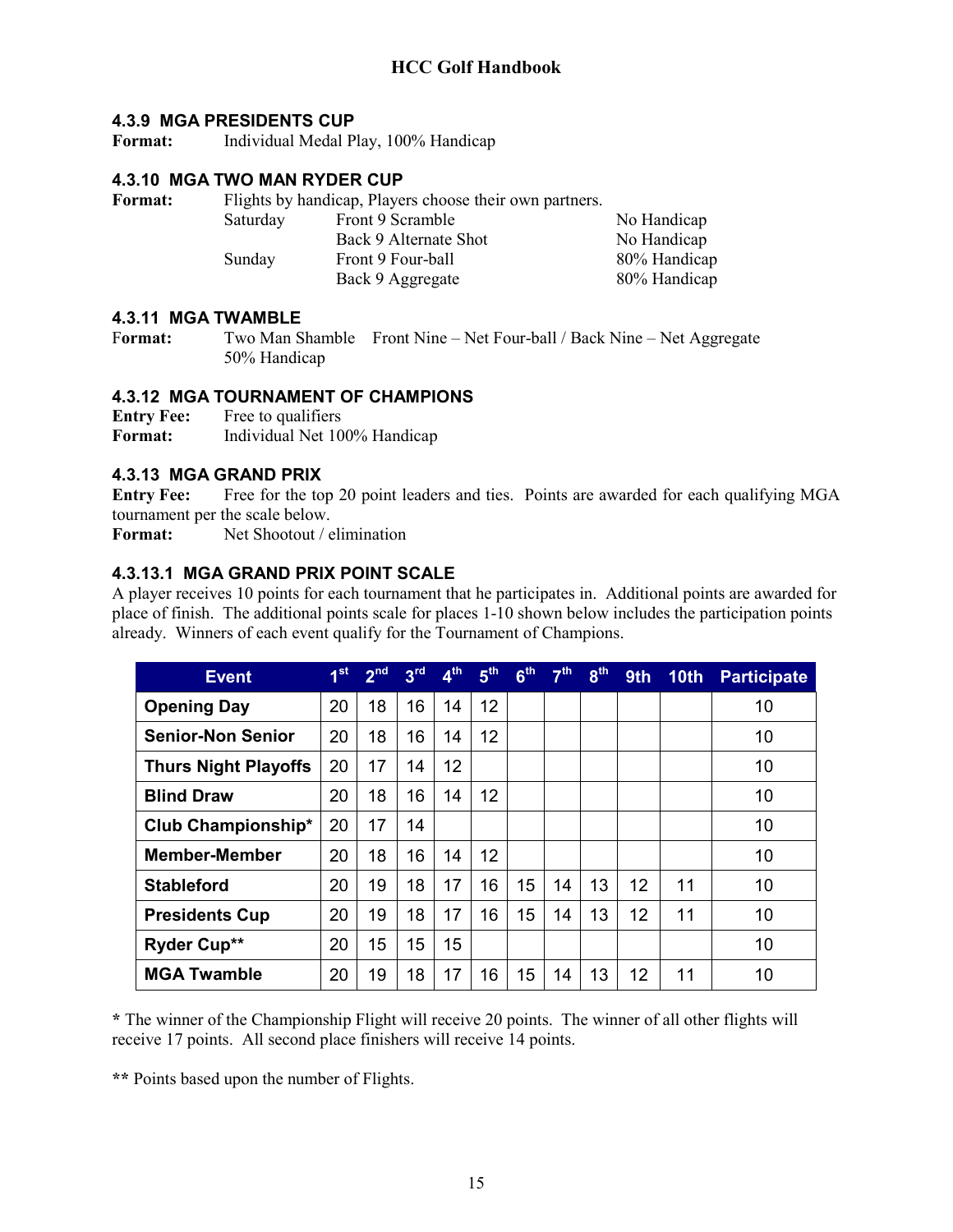# **4.3.13.2 HOW TO EARN MGA GRAND PRIX POINTS**

Points are awarded for each qualifying MGA tournament. Each of the tournaments listed in the Grand Prix Points scale earn Grand Prix points. To determine the Grand Prix participants, the highest points earned from only 8 of the events will be used, i.e., if a player participates in more than 8 events, only 8 will be counted. To award players who participate in more than 8 events, the following bonus will be rewarded:

- Players playing in 9 qualifying events will receive an additional 2 points
- Players playing in 10 or more qualifying events will receive an additional 4 points for a total of 6 bonus points.

# **4.3.14 MEN'S MEMBER-GUEST**

**Sign Up:** All players must bring an outside guest with a certified handicap for this event. A 50% deposit will be charged to the member's account at the time of sign-up. The deposit will be refunded only if the players spot is filled. The balance must be paid in full by August  $1<sup>st</sup>$ 

# **4.4 SENIOR MGA EVENTS**

If there is significant interest, the MGA may choose to have separate Senior flights. To be eligible for the Senior flight you must be 65 or older before March 15. Candidate tournaments for a Senior flight are:

- Blind Draw
- Stableford
- President's Cup
- Member-Member
- Two Man Twamble
- Ryder Cup
- Club Championship

In addition, the MGA may choose to conduct a separate Senior Grand Prix and Senior Tournament of Champions. Prize pools for those tournaments will be based on allocations from senior participation in MGA events. Qualification for the Senior Grand Prix will be based on points earned in tournaments held with a senior flight and will use the MGA Grand Prix Point Scale.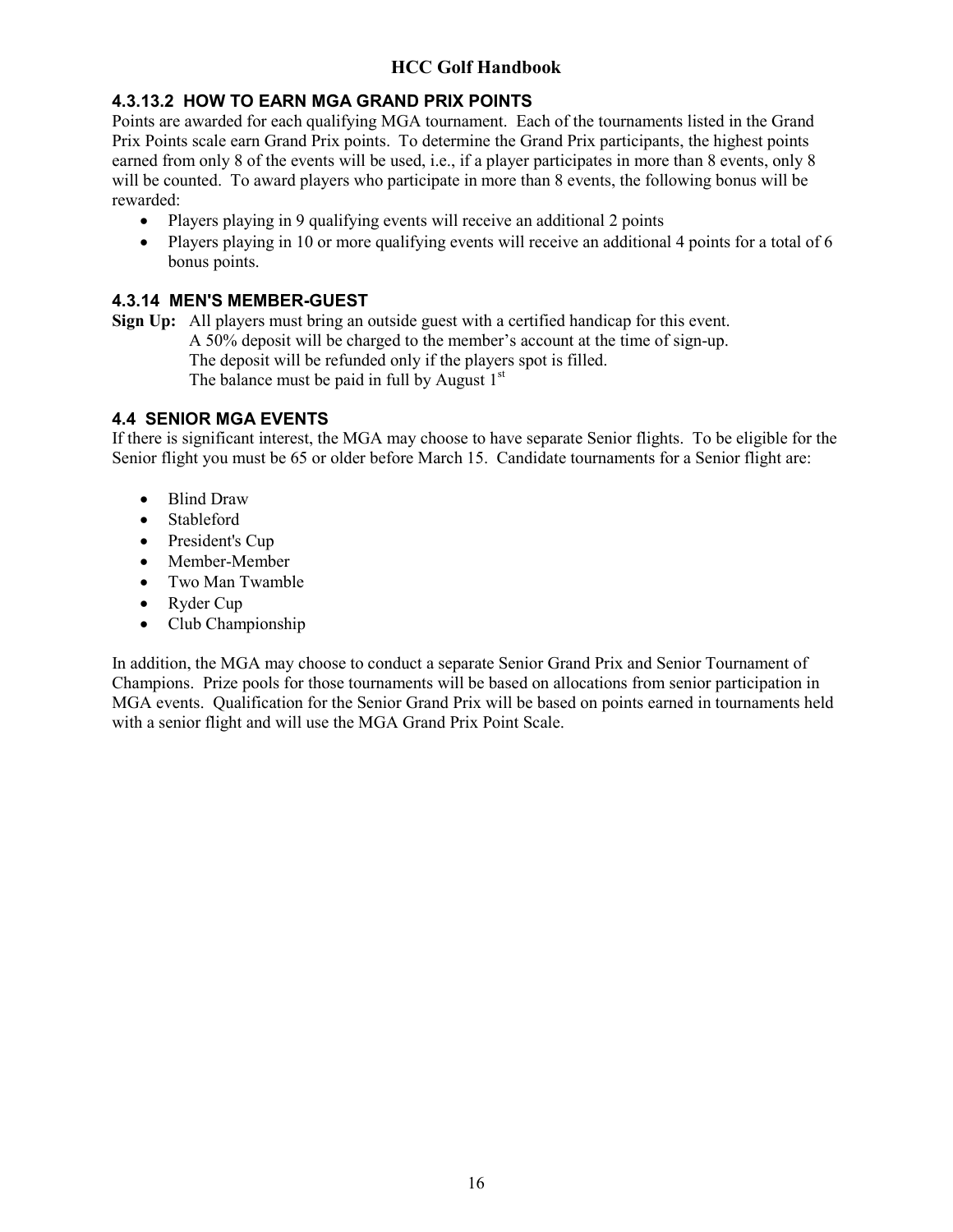# **5 LADIES GOLF ASSOCIATION (LGA)**

Each female member wishing to participate in the golf program will be charged an annual LGA fee before the golf season begins. The fee will be allocated as necessary to cover expenses related to administration of the golf program. Players must be registered in the program to be eligible to play in any LGA Events. The majority of each event entry fee will form the prize pool with a specified amount of each entry allocated to year-end tournaments.

# **5.1 9-HOLE WEEKEND FUN PLAY**

The LGA holds Friday/Saturday/Sunday tournaments during the golf season. Tournaments begin in April and end in September. Each format is listed in the LGA calendar. All Friday formats are individual play and are designed so that all 9-hole scores may be posted. Only LGA members are eligible to compete. Competitors must register in the Golf Shop prior to play and must play with another LGA member who must attest the scorecard. Play may be at any time, during the weekend, as long as the round is played and attested by another LGA member. Entry fees are \$5 per tournament with \$1.00 of the money going to the year-end Grand Prix, \$2.75 to the prize pool for that day and the balance to support golf operations.

# **5.2 LGA FUN PLAY**

The LGA sponsors two Fun Play formats. The first is Fun Play on Wednesdays during the golf season before the LGA Wednesday Team Play begins and on Wednesdays after the LGA Wednesday Team Play ends. Fun Play is designed to give lady golfers of all levels an opportunity to hone their skill in a friendly and relaxed environment. Format will depend on participation. The second Fun Play offers higher handicap golfers an opportunity to become more comfortable with the game of golf minus the pressure. Play is score free and balls will be picked up after 8 strokes. See the Hawthorne website for schedule.

# **5.3 LOCAL CLUB CHALLENGE MATCHES AND INVITATIONALS**

These tournaments and outings are great opportunities to visit other local courses as a group. Once the schedule is set, signup sheets will be posted in the ladies' locker room. It is anticipated that these matches will be played on weekday mornings.

# **5.4 LADIES GOLF ASSOCIATION (LGA) TOURNAMENT SCHEDULE**

A Tournament Rules sheet will be posted with specifics for each event prior to start. A summary of LGA tournaments including dates, costs and starting times can be found on the Hawthorne website.

# **5.4.1 LGA OPENING DAY**

**Format:** 9-hole Scramble. Teams picked during the meeting

# **5.4.2 LGA SHAMBLE**

**Format:** Shamble - Best two of four minimum # of Drives to use 4-player Teams Blind Draw

# **5.4.3 LGA TEAM PLAY - Team Draft**

**Format:** Two-woman team match play, 100% Handicap (Max 36), stroked off low ball.

# **5.4.4 LGA OVER/UNDER, HIGH/LOW PARTNERS**

**Format:** Two Player Captain's Choice / Blind Draw / Two player teams

# **5.4.5 LGA MEMBER-MEMBER**

**Format:** Chapman, Requests for foursomes welcome, two player teams, pick your partner

# **5.4.6 LGA PRESIDENTS CUP**

**Format:** Individual Net, 100% Handicap (Max 36)

# **5.4.7 LGA GOVERNORS CUP**

**Format:** Net Four-ball, 80% Handicap (Max 36), 2 player teams, pick your partner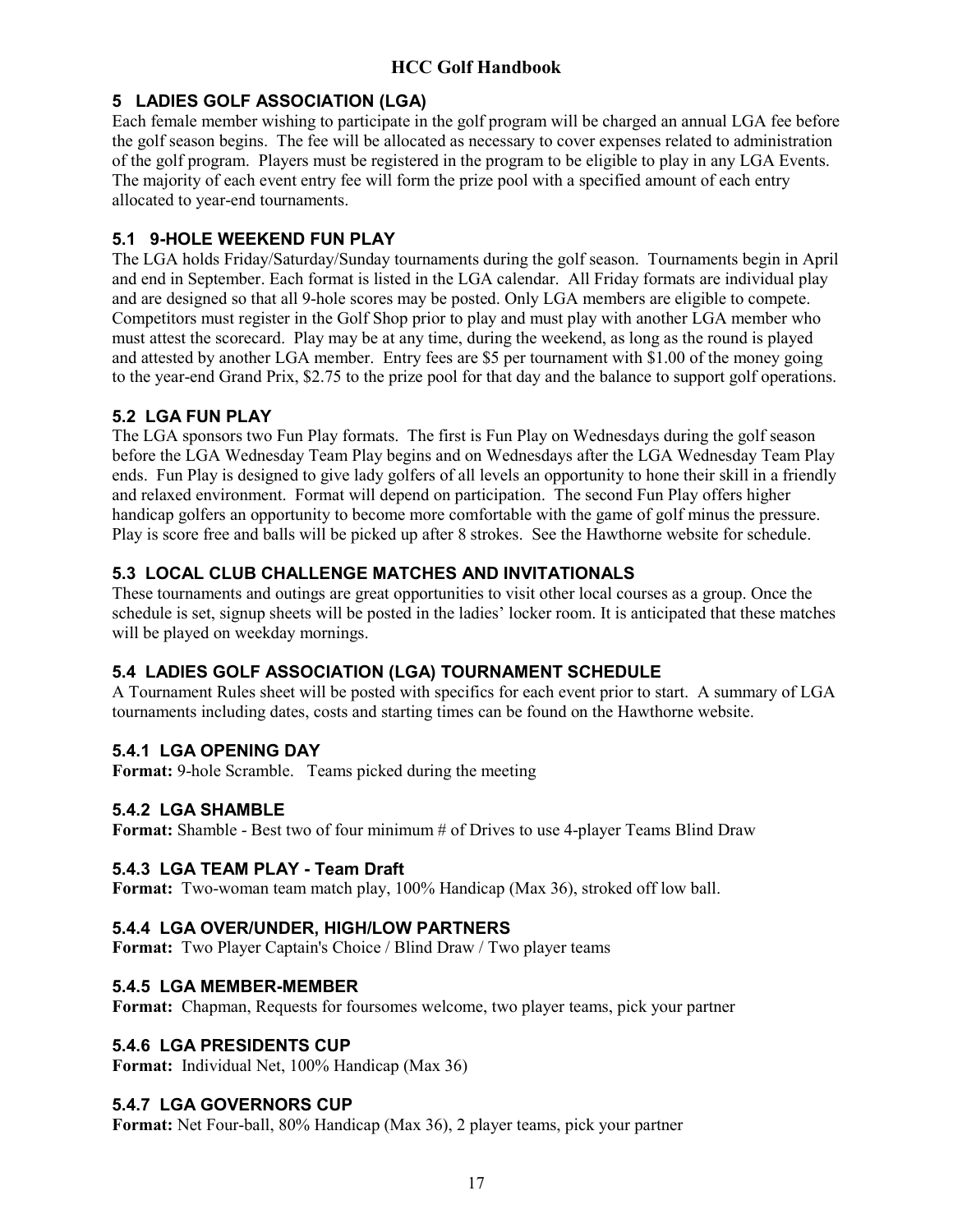# **5.4.8 LGA HAWTHORNE CUP**

**Format:** 6 holes Scramble / 6 holes Alternate Shot / 6 holes Four-ball, 2 player teams, pick your partner

# **5.4.9 LGA MODIFIED SCRAMBLE**

**Format:** Scramble – no two shots in a row, teams formed by handicap / computer

# **5.4.10 LADIES CLUB CHAMPIONSHIP**

**Format:** Individual Gross, Flights and Tee Times by Handicap, all flights play on Saturday. Championship Flight and competitors attempting to capture the overall championship play Sunday*.*

# **5.4.11 LGA GRAND PRIX**

**Entry Fee:** Free to Qualifying Players based on yearlong points **Format:** Net Shootout, all players play together, Handicap (Max 36)

# **5.4.12 LGA TOURNAMENT OF CHAMPIONS**

**Entry Fee:** Free to the Champions of qualifying tournaments **Format:** Individual Low Net 100% Handicap (Max 36)

# **5.4.13 LGA GRAND PRIX**

Each player competing in the Grand Prix must qualify to play by earning "Grand Prix" points during the season. Points are earned by LGA Members for their participation in LGA sponsored tournaments and events. 45% of the LGA Members earning the most points will qualify to play in the Grand Prix. The prize money will be determined based on the prize pool funds collected over the season.

| <b>Event</b>                                            | 1 <sup>st</sup> | 2 <sup>nd</sup> | 3 <sup>rd</sup> | <b>Participate</b> | <b>Notes</b> |
|---------------------------------------------------------|-----------------|-----------------|-----------------|--------------------|--------------|
| <b>Opening Day</b>                                      |                 |                 |                 | 1                  |              |
| Hawthorne Cup*                                          | 10              | 6               | 4               | 3                  |              |
| Governor's Cup *                                        | 10              | 6               | 4               | 3                  |              |
| <b>Presidents Cup *</b>                                 | 10              | 6               | 4               | 3                  |              |
| <b>Member/Member *</b>                                  | 10              | 6               | 4               | 3                  |              |
| <b>Club Championship * (Sunday Championship Flight)</b> | 5               | 3               | 1               | $\Omega$           |              |
| <b>Club Championship (All Saturday Flights)</b>         | 6               | 4               | $\overline{2}$  | 3                  |              |
| <b>Spring Team Play**</b>                               | 10              | 6               | 4               | 1                  |              |
| 9-Hole Fri/Sat/Sun Fun play                             | 4               | 3               |                 | 1                  |              |
| <b>LGA Shamble</b>                                      | 4               | $\overline{2}$  | 1               | 3                  |              |
| <b>Over/Under Partners *</b>                            | 4               | $\overline{2}$  |                 | 3                  |              |
| <b>Modified Scramble Tournament</b>                     | 4               | 2               | 1               | 3                  |              |
| <b>Grand Prix*</b>                                      |                 |                 |                 |                    |              |

# **5.4.13.1 LGA GRAND PRIX POINT SCALE**

**\*** Tournaments that qualify winners for the Tournament of Champions

\*\* 1<sup>st</sup>, 2<sup>nd</sup> and 3<sup>rd</sup> place points will be awarded after 10 weeks of play. Participants will receive 1 point for each week played. This includes the Team Play.